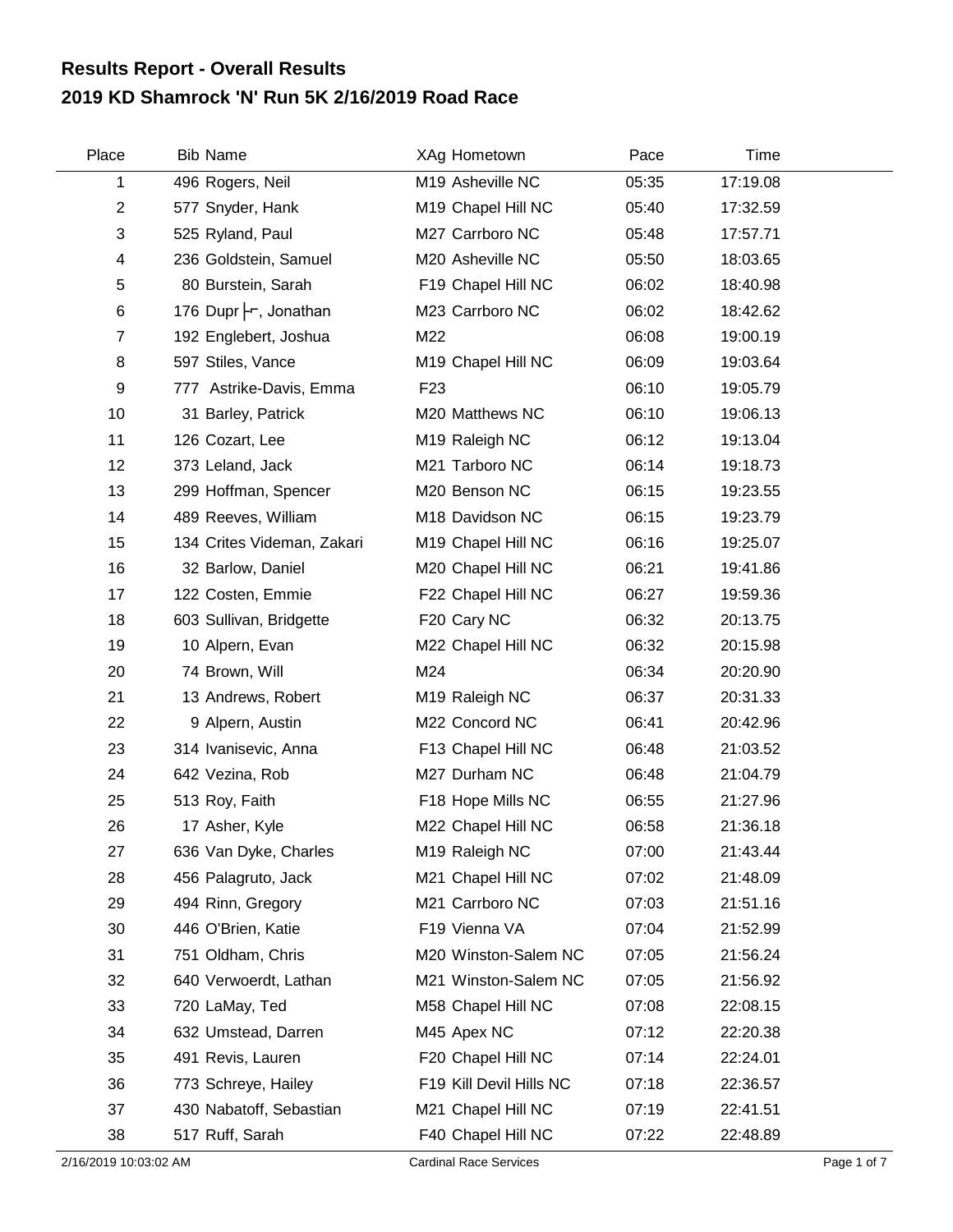| Place | <b>Bib Name</b>         | XAg Hometown            | Pace  | Time     |  |
|-------|-------------------------|-------------------------|-------|----------|--|
| 39    | 337 Karnatz, Susan      | F45 Raleigh NC          | 07:24 | 22:56.86 |  |
| 40    | 730 Simmons, Anna       | F17 Raleigh NC          | 07:25 | 22:59.32 |  |
| 41    | 372 Leland, Caroline    | F25 Carrboro NC         | 07:26 | 23:03.13 |  |
| 42    | 548 Shah, Rushabh       | M12 Raleigh NC          | 07:27 | 23:06.85 |  |
| 43    | 658 Watson, Mark        | M20 CARY NC             | 07:28 | 23:08.31 |  |
| 44    | 656 Watson, John        | M20 CARY NC             | 07:28 | 23:08.53 |  |
| 45    | 657 Watson, Joshua      | M23                     | 07:28 | 23:09.03 |  |
| 46    | 654 Washko, Matt        | M20 Salisbury NC        | 07:29 | 23:12.33 |  |
| 47    | 388 Mamo, Cline         | M19 Chapel Hill NC      | 07:31 | 23:17.09 |  |
| 48    | 768 Holtry, Matt        | M40 Chapel Hill NC      | 07:32 | 23:20.07 |  |
| 49    | 343 kennedy, brian      | M42 Chapel Hill NC      | 07:33 | 23:23.46 |  |
| 50    | 297 Hintze, Kathryn     | F20 Charlotte NC        | 07:34 | 23:26.48 |  |
| 51    | 531 Sansbury, Griffin   | M18 Chapel Hill NC      | 07:39 | 23:42.09 |  |
| 52    | 601 Strzeletz, Nicholas | M27 Durham NC           | 07:39 | 23:43.41 |  |
| 53    | 137 Cruz, Orlando       | M50 Charlotte NC        | 07:41 | 23:49.56 |  |
| 54    | 778 Astrike-Davis, Evan | M13                     | 07:42 | 23:50.96 |  |
| 55    | 171 Driest, Abby        | F22 Chapel Hill NC      | 07:45 | 24:01.54 |  |
| 56    | 501 Romine, Olivia      | F18 Greensboro NC       | 07:46 | 24:04.61 |  |
| 57    | 771 Cruz, Leonardo      | M23 GRAHAM NC           | 07:47 | 24:07.55 |  |
| 58    | 349 Kindelan, Eric      | M21 Chapel Hill NC      | 07:47 | 24:08.43 |  |
| 59    | 91 Carroll, Joe         | M58 Greensboro NC       | 07:48 | 24:09.63 |  |
| 60    | 774 Eaton, Dustin       | M50 zelienople PA       | 07:49 | 24:15.36 |  |
| 61    | 769 Churches, Igor      | M54 Bellaire TX         | 07:50 | 24:17.04 |  |
| 62    | 546 Sessions, John      | M55 Winston-Salem NC    | 07:52 | 24:21.68 |  |
| 63    | 411 Mizelle, Sara       | F50 CARY NC             | 07:52 | 24:23.54 |  |
| 64    | 207 Fischler, Daniel    | M50 Morehead City NC    | 07:53 | 24:26.85 |  |
| 65    | 84 Byrd, Vernon         | M55 Concord NC          | 07:53 | 24:27.41 |  |
| 66    | 374 Lenox, Adam         | M19 Chapel Hill NC      | 07:54 | 24:28.13 |  |
| 67    | 186 Ellis, Katherine    | F19 Chapel Hill NC      | 07:54 | 24:29.00 |  |
| 68    | 759 Good, Michael       | M23 DURHAM NC           | 07:57 | 24:37.76 |  |
| 69    | 267 Hauser, Lisbeth     | F11 Durham NC           | 07:59 | 24:43.55 |  |
| 70    | 41 Bauer, Joerg         | M48 Durham NC           | 07:59 | 24:44.69 |  |
| 71    | 147 Dawson, Davis       | M20 Chapel Hill NC      | 08:00 | 24:49.42 |  |
| 72    | 718 Karstens, Kate      | F19 Chapel Hill NC      | 08:01 | 24:49.88 |  |
| 73    | 550 Sheehey, Maeve      | F19 Chapel Hill NC      | 08:01 | 24:49.92 |  |
| 74    | 54 Bonfiglio, Nick      | M18                     | 08:02 | 24:54.98 |  |
| 75    | 306 Howard, Andrew      | M21 Chapel Hill NC      | 08:05 | 25:02.36 |  |
| 76    | 138 Cruz, Quintin       | M29 GRAHAM NC           | 08:05 | 25:03.47 |  |
| 77    | 549 Shaner, Noah        | M <sub>18</sub> Cary NC | 08:06 | 25:05.10 |  |
| 78    | 242 Gosk, Taylor        | F20 Chapel Hill NC      | 08:10 | 25:19.56 |  |
| 79    | 628 Turek, Sage         | F19 Chapel Hill NC      | 08:10 | 25:19.63 |  |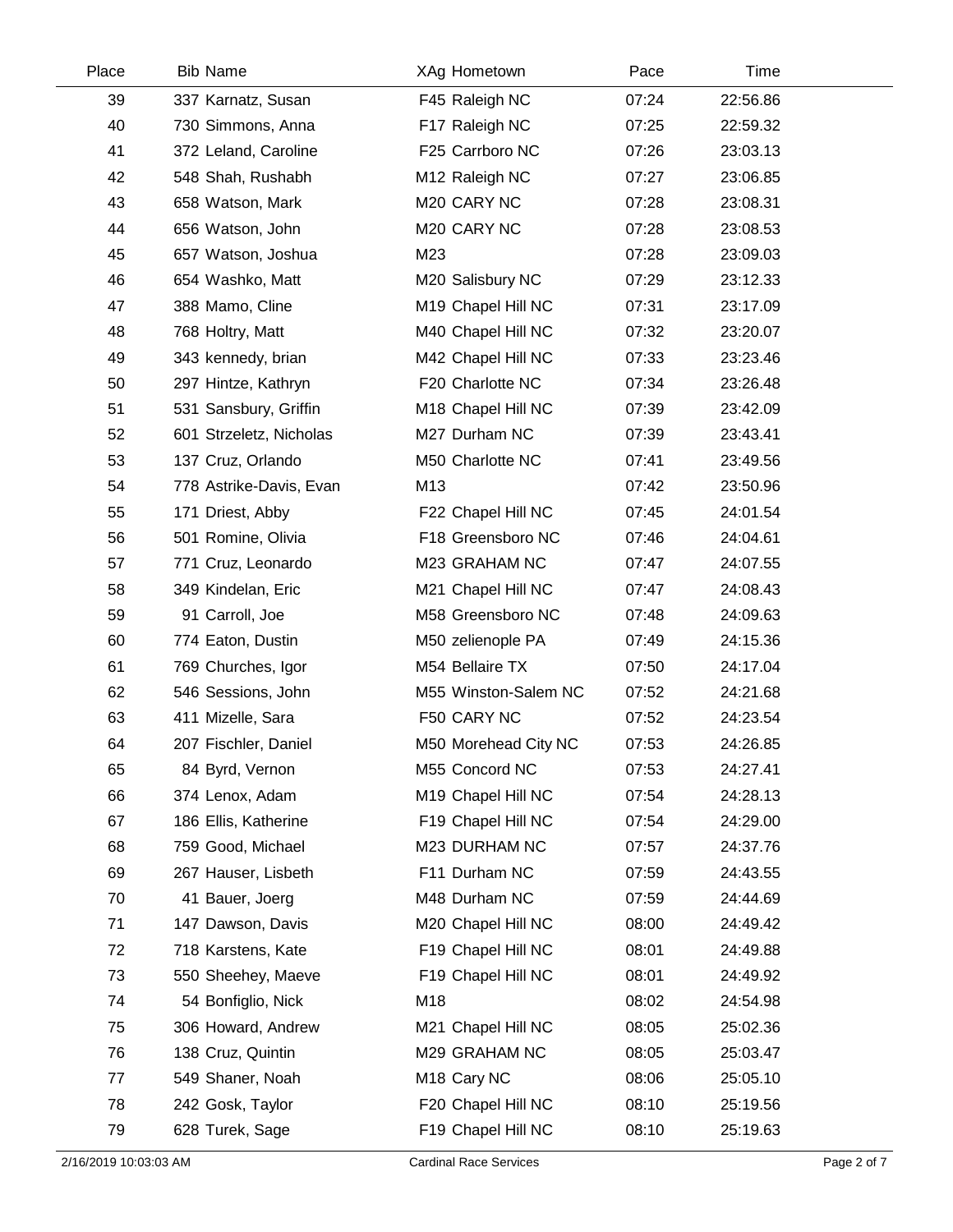| Place | <b>Bib Name</b>        |     | XAg Hometown         | Pace  | Time     |  |
|-------|------------------------|-----|----------------------|-------|----------|--|
| 80    | 1 Abrams, Grant        |     | M19 Chapel Hill NC   | 08:11 | 25:21.89 |  |
| 81    | 571 Smith, Gray        |     | M21 Chapel Hill NC   | 08:14 | 25:32.68 |  |
| 82    | 106 Clegg, Russ        |     | M54 Greensboro NC    | 08:15 | 25:33.58 |  |
| 83    | 711 Hunter, Anna       |     | F44 Chapel Hill NC   | 08:16 | 25:37.33 |  |
| 84    | 743 Young, Garret      |     | M22 Chapel Hill NC   | 08:16 | 25:39.05 |  |
| 85    | 750 Mills, Miller      |     | M21 New Bern NC      | 08:17 | 25:41.02 |  |
| 86    | 344 Kerr, Robert       |     | M18 Cincinnati OH    | 08:20 | 25:48.71 |  |
| 87    | 351 Klein, David       |     | M19 Chapel Hill NC   | 08:20 | 25:49.10 |  |
| 88    | 598 Stohlman, Shannon  |     | F21 Chapel Hill NC   | 08:21 | 25:51.92 |  |
| 89    | 442 Noyes, Lawson      |     | M77 Mebane NC        | 08:28 | 26:13.41 |  |
| 90    | 539 Schultz, Brian     | M54 |                      | 08:30 | 26:20.87 |  |
| 91    | 637 Vaughn, Montana    |     | M22 Chapel Hill NC   | 08:31 | 26:23.21 |  |
| 92    | 454 Ostrowski, Neal    |     | M19 Roswell GA       | 08:31 | 26:23.41 |  |
| 93    | 181 Eaton, Marilyn     |     | F52 Pottsdown PA     | 08:31 | 26:24.83 |  |
| 94    | 350 Kirby, Midori      |     | F20 Cary NC          | 08:33 | 26:30.36 |  |
| 95    | 270 Hausler, Caroline  |     | F20 Chapel Hill NC   | 08:33 | 26:30.43 |  |
| 96    | 208 Fleming, Adalyn    |     | F19 Hillsborough NC  | 08:33 | 26:30.71 |  |
| 97    | 83 Byrd, Karen         |     | F53 Concord NC       | 08:36 | 26:38.14 |  |
| 98    | 90 carmody, karen      |     | <b>f48 DURHAM NC</b> | 08:36 | 26:39.49 |  |
| 99    | 324 Johnson, Meg       |     | F20 Chapel Hill NC   | 08:40 | 26:52.20 |  |
| 100   | 772 Salas, Juan        |     | M30 GRAHAM NC        | 08:42 | 26:57.68 |  |
| 101   | 426 Murray, Addie      |     | F21 Winston-Salem NC | 08:47 | 27:12.63 |  |
| 102   | 370 Lee, Miles         |     | M26 Chapel Hill NC   | 08:47 | 27:14.38 |  |
| 103   | 569 Smith, Evan        |     | M20 Chapel Hill NC   | 08:47 | 27:15.18 |  |
| 104   | 214 Foster, Bryb       |     | F19 Chapel Hill NC   | 08:50 | 27:23.79 |  |
| 105   | 422 Motzenbecker, Hope |     | F21 Chapel Hill NC   | 08:50 | 27:24.38 |  |
| 106   | 310 Hutcheson, Burke   |     | M51 Hillsborough NC  | 08:52 | 27:27.66 |  |
| 107   | 313 Ivanisevic, Albena |     | F44 Chapel Hill NC   | 08:53 | 27:30.87 |  |
| 108   | 255 Ham, Zachary       |     | M20 Chapel Hill NC   | 08:53 | 27:32.84 |  |
| 109   | 427 Murray, Craige     |     | M60 Winston-Salem NC | 08:58 | 27:47.48 |  |
| 110   | 712 Hunter, Molly      |     | F15 Chapel Hill NC   | 09:01 | 27:55.60 |  |
| 111   | 72 Browder, Barkley    |     | F19 Chapel Hill NC   | 09:03 | 28:04.62 |  |
| 112   | 381 Lloyd, Brynn       |     | F19 Raleigh NC       | 09:07 | 28:16.70 |  |
| 113   | 170 Dreyer, Karly      |     | F20 Clayton NC       | 09:08 | 28:17.88 |  |
| 114   | 193 English, Lydia     |     | F19 Hillsborough NC  | 09:08 | 28:19.57 |  |
| 115   | 692 Zarzar, Liz        |     | F20 Hillsborough NC  | 09:08 | 28:20.17 |  |
| 116   | 458 Panhorst, Jane     |     | F36 CARY NC          | 09:11 | 28:27.58 |  |
| 117   | 145 Davis, Anna        |     | F28 Chapel Hill NC   | 09:12 | 28:32.45 |  |
| 118   | 739 Lerner, Jeffrey    |     | M30 Charlotte NC     | 09:13 | 28:33.02 |  |
| 119   | 342 Kendrick, Emmie    |     | F18 Asheville NC     | 09:15 | 28:39.67 |  |
| 120   | 143 Daniel, Robert     |     | M25 Chapel Hill NC   | 09:15 | 28:40.36 |  |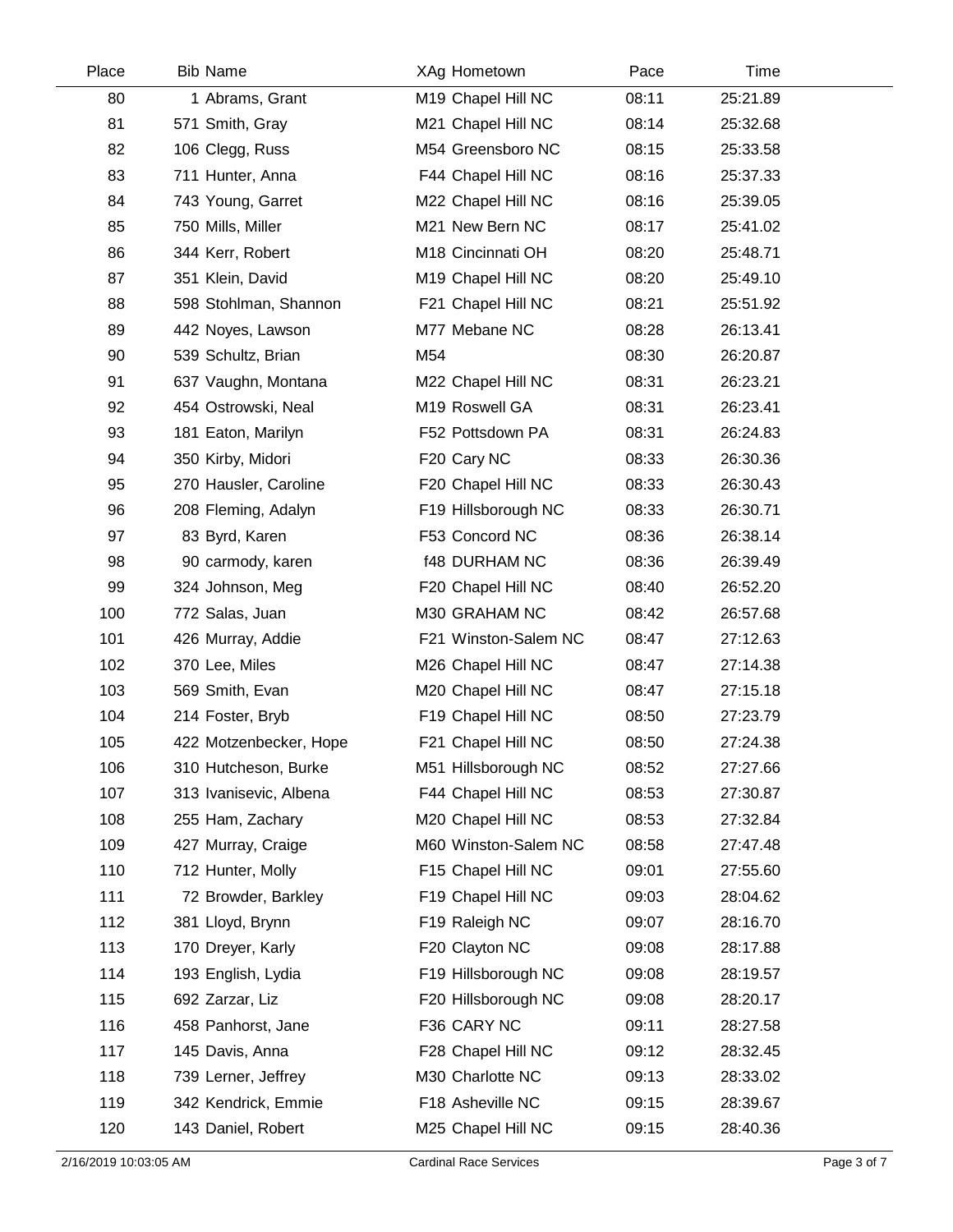| Place | <b>Bib Name</b>          | XAg Hometown           | Pace  | Time     |  |
|-------|--------------------------|------------------------|-------|----------|--|
| 121   | 71 Broughton, Mary Ann   | F22 Chapel Hill NC     | 09:15 | 28:40.68 |  |
| 122   | 150 DeMay, Steve         | M62 Charlotte NC 28209 | 09:19 | 28:54.15 |  |
| 123   | 487 Reading, Andrew      | M22 Raleigh NC         | 09:20 | 28:55.79 |  |
| 124   | 660 Watson, Stephens     | F25 Chapel Hill NC     | 09:20 | 28:56.56 |  |
| 125   | 339 Keary, Kyle          | M20 Chapel Hill NC     | 09:22 | 29:01.38 |  |
| 126   | 131 Creech, Hardy        | M47 Kinston NC         | 09:23 | 29:05.98 |  |
| 127   | 476 Pirozzolo, Emily     | F21 Chapel Hill NC     | 09:26 | 29:13.62 |  |
| 128   | 187 Ellis, Nicholas      | M59 Cary NC            | 09:26 | 29:14.67 |  |
| 129   | 354 Knapp, Leslie        | F58 Hickory NC         | 09:26 | 29:15.80 |  |
| 130   | 353 Knapp, Jeffrey       | M57 Hickory NC         | 09:26 | 29:16.06 |  |
| 131   | 73 Brown, Laurie         | F <sub>56</sub>        | 09:27 | 29:17.81 |  |
| 132   | 64 Brewer, Erin          | F22 Carrboro NC        | 09:28 | 29:19.51 |  |
| 133   | 230 Gibson, Gabriella    | F18 Chapel Hill NC     | 09:29 | 29:22.90 |  |
| 134   | 694 Zhou, Michael        | M18 Charlotte NC       | 09:29 | 29:23.64 |  |
| 135   | 232 Girma, Emmanuel      | M18 Charlotte NC       | 09:29 | 29:23.89 |  |
| 136   | 169 Drewery, Mark        | M18 Chapel Hill NC     | 09:29 | 29:24.93 |  |
| 137   | 747 Amero, Avett         | M7 Mebane NC           | 09:32 | 29:31.77 |  |
| 138   | 661 Watt, DJ             | F52 Greensboro NC      | 09:38 | 29:52.32 |  |
| 139   | 547 Shah, Rohun          | M21 Chapel Hill NC     | 09:39 | 29:54.27 |  |
| 140   | 399 McIntosh, Shawna     | F21 Lumberton NC       | 09:42 | 30:03.02 |  |
| 141   | 417 Moore, Lauren        | F20 Durham NC          | 09:42 | 30:03.15 |  |
| 142   | 368 Laughlin, John       | M55 Charlotte NC       | 09:42 | 30:04.56 |  |
| 143   | 194 Enright, Grace       | F <sub>18</sub>        | 09:43 | 30:06.69 |  |
| 144   | 395 Maxwell, Elisabeth   | F19 Chapel Hill NC     | 09:43 | 30:07.04 |  |
| 145   | 723 Lombardo, Ryan       | M29 Durham NC          | 09:46 | 30:17.54 |  |
| 146   | 141 Curry, David         | M37 BURLINGTON NC      | 09:48 | 30:23.95 |  |
| 147   | 673 Whitfield, Elijah    | M19 Kitty Hawk NC      | 09:54 | 30:41.12 |  |
| 148   | 540 Schultz, Kelley      | F48                    | 09:59 | 30:56.96 |  |
| 149   | 251 Gruesbeck, Chloe     | F21 Chapel Hill NC     | 10:00 | 31:00.39 |  |
| 150   | 375 Lin, Jackie          | M22 Chapel Hill NC     | 10:02 | 31:06.75 |  |
| 151   | 149 DeMay, Karen         | F52 Charlotte NC 28209 | 10:02 | 31:07.12 |  |
| 152   | 364 Landry, Emma Gentry  | F18 Pinehurst NC       | 10:05 | 31:14.56 |  |
| 153   | 363 Landry, Aaron        | M43 Pinehurst NC       | 10:05 | 31:14.65 |  |
| 154   | 199 Farragher, Stephanie | F29 Greensboro NC      | 10:06 | 31:19.69 |  |
| 155   | 423 Mullis, Randy        | M58 Carrboro NC        | 10:07 | 31:22.60 |  |
| 156   | 551 Sheitman, Zoe        | F20 Chapel Hill NC     | 10:13 | 31:41.22 |  |
| 157   | 646 Wahl, Maya           | F19 Chapel Hill NC     | 10:13 | 31:41.56 |  |
| 158   | 760 Inman, Danny         | M53 Greensboro NC      | 10:16 | 31:48.29 |  |
| 159   | 770 Mast, Anabel         | F19 Atlanta GA         | 10:20 | 32:02.48 |  |
| 160   | 148 Deininger, Marisa    | F19 Chapel Hill NC     | 10:20 | 32:02.61 |  |
| 161   | 537 Schreder, Caroline   | F20 Chapel Hill NC     | 10:21 | 32:05.73 |  |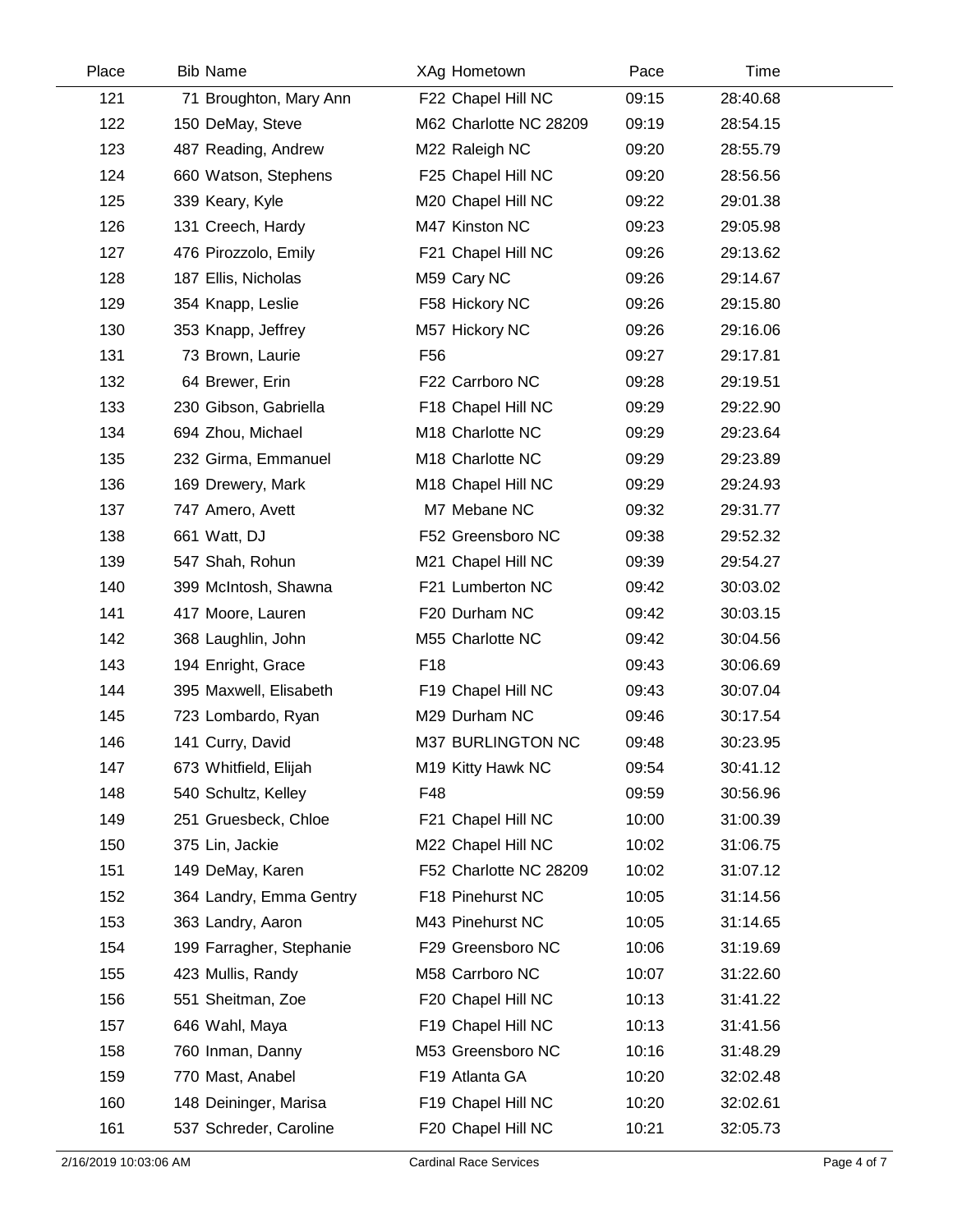| Place | <b>Bib Name</b>              | XAg Hometown        | Pace  | Time     |  |
|-------|------------------------------|---------------------|-------|----------|--|
| 162   | 280 Hazel, Spencer           | M22 Greensboro NC   | 10:23 | 32:11.83 |  |
| 163   | 677 Williams, Breanna        | F23 Durham NC       | 10:25 | 32:16.62 |  |
| 164   | 151 Deutsch, Riley           | M22 Durham NC       | 10:25 | 32:17.26 |  |
| 165   | 483 Rajaraman, Gayathri      | F46 DURHAM NC       | 10:32 | 32:37.85 |  |
| 166   | 685 Woody, Jonathan          | M20 Chapel Hill NC  | 10:38 | 32:57.18 |  |
| 167   | 524 Ryan, Jenny              | F25 Chapel Hill NC  | 10:43 | 33:13.25 |  |
| 168   | 705 Gibson, Anna             | F14 Durham NC       | 10:44 | 33:15.61 |  |
| 169   | 285 Hickey, Dillan           | F15 Durham NC       | 10:44 | 33:16.55 |  |
| 170   | 292 High, Sarah              | F49 Durham NC       | 10:44 | 33:16.80 |  |
| 171   | 49 Birdsong, Peter           | M21 Chapel Hill NC  | 10:47 | 33:26.67 |  |
| 172   | 195 Escobar, Daniella        | F <sub>20</sub>     | 10:56 | 33:52.50 |  |
| 173   | 367 Laughlin, Gail           | F54 Charlotte NC    | 10:57 | 33:55.22 |  |
| 174   | 671 White, Cassie            | F22 Kannapolis NC   | 10:59 | 34:01.60 |  |
| 175   | 114 Condrey, Kylin           | F21 Concord NC      | 10:59 | 34:02.14 |  |
| 176   | 341 Kelly, Lizzie            | F16 Crozet VA       | 10:59 | 34:04.10 |  |
| 177   | 18 Atchison, Alexa           | F23 Hickory NC      | 11:02 | 34:11.38 |  |
| 178   | 20 Atchison, Michelle        | F51 Hickory NC      | 11:02 | 34:11.96 |  |
| 179   | 764 Vance, Nathan            | M18 Chapel Hill NC  | 11:04 | 34:19.23 |  |
| 180   | 755 Wilson, Elena            | F18 Mt. Pleasant SC | 11:05 | 34:20.36 |  |
| 181   | 584 Stafford, Grace          | F22 Chapel Hill NC  | 11:09 | 34:32.59 |  |
| 182   | 123 Cowan, Carrie            | F51 Greensboro NC   | 11:10 | 34:36.14 |  |
| 183   | 384 Lund, Peri               | F18 Chapel Hill NC  | 11:13 | 34:47.49 |  |
| 184   | 303 Hopper, Samantha         | F19 Chapel Hill NC  | 11:13 | 34:47.66 |  |
| 185   | 113 Collins, Megan           | F23 Durham NC       | 11:30 | 35:37.55 |  |
| 186   | 188 Emerson, Colleen         | F23 RALEIGH NC      | 11:30 | 35:38.28 |  |
| 187   | 619 Thompson, Alex           | M23 Raleigh NC      | 11:32 | 35:46.50 |  |
| 188   | 622 Thompson, Jennifer       | F52 DURHAM NC       | 11:32 | 35:46.50 |  |
| 189   | 659 Watson, Sarah            | F25 Chapel Hill NC  | 11:38 | 36:02.88 |  |
| 190   | 348 kim, jeffrey             | M22 Belmont NC      | 11:42 | 36:14.72 |  |
| 191   | 647 Walbrecht, Caitlyn       | F18 Chapel Hill NC  | 11:42 | 36:17.36 |  |
| 192   | 436 Nguyen, Vany             | F23 CARY NC         | 11:46 | 36:28.92 |  |
| 193   | 240 Good, Sydney             | F25 Charlotte NC    | 11:47 | 36:30.35 |  |
| 194   | 296 Hintze, John             | M55 Charlotte NC    | 11:49 | 36:38.14 |  |
| 195   | 298 Hintze, Loretta          | F55 Charlotte NC    | 11:49 | 36:39.28 |  |
| 196   | 25 Bakthavatchalam, Devikala | F29 Cary NC         | 12:04 | 37:23.31 |  |
| 197   | 93 Cavaliero, Amanda         | F18 Chapel Hill NC  | 12:07 | 37:34.38 |  |
| 198   | 480 Powers, Bill             | m84 Chapel Hill NC  | 12:07 | 37:35.16 |  |
| 199   | 754 Morin, Joe               | M31 Ft. Bragg NC    | 12:08 | 37:37.56 |  |
| 200   | 488 Reed, Lyndsey            | F22 Pinehurst NC    | 12:08 | 37:38.30 |  |
| 201   | 279 Hazel, Rodney            | M54 Greensboro NC   | 12:09 | 37:39.39 |  |
| 202   | 767 Trent, Chris             | M50 Greensboro NC   | 12:11 | 37:45.83 |  |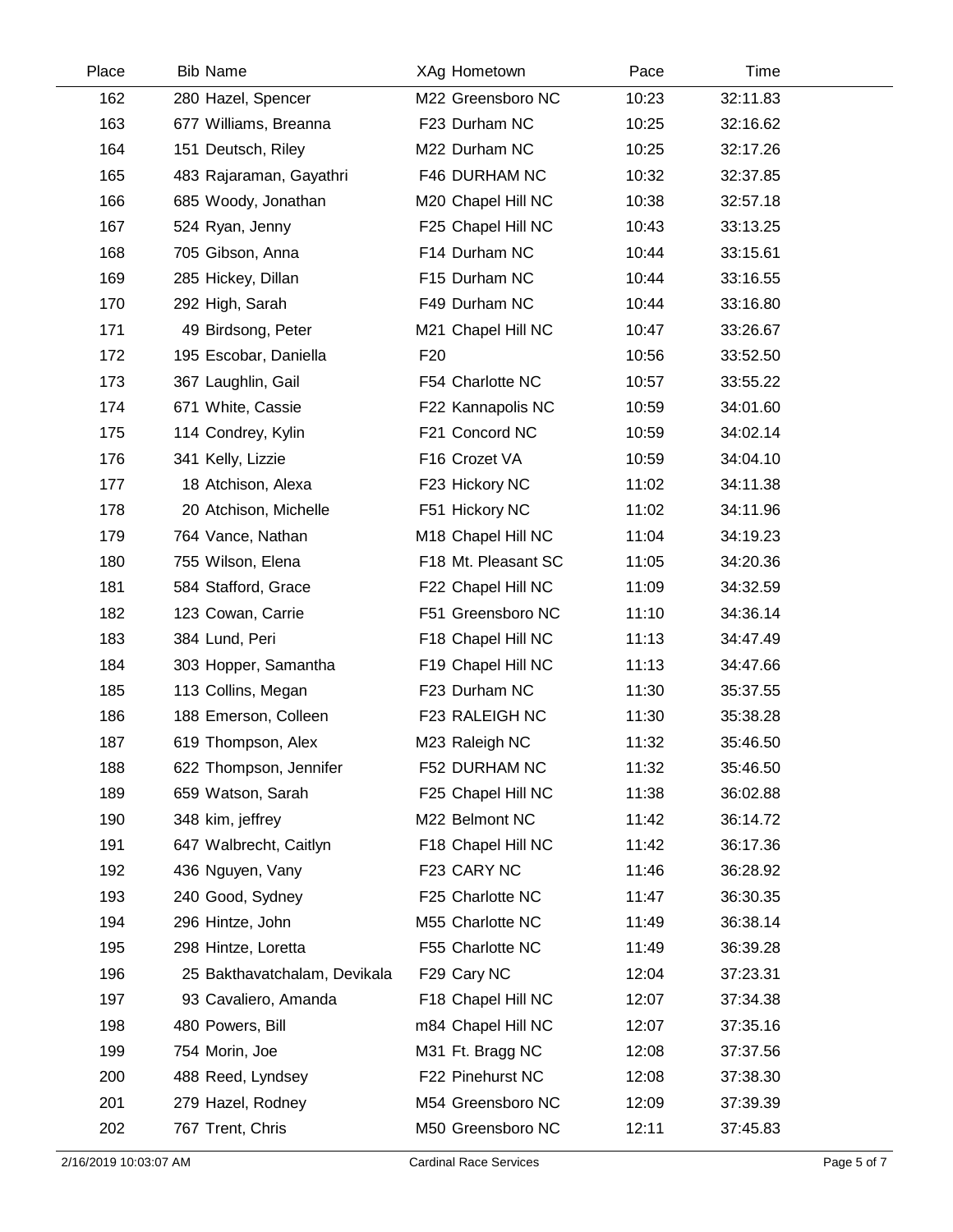| Place | <b>Bib Name</b>              | XAg Hometown           | Pace  | Time     |  |
|-------|------------------------------|------------------------|-------|----------|--|
| 203   | 580 Spafford, Juliet         | F18                    | 12:15 | 37:57.90 |  |
| 204   | 152 Devente, Remmigio        | M21 Chapel Hill NC     | 12:52 | 39:53.72 |  |
| 205   | 166 Drees, Dan               | M54 Chapel Hill NC     | 12:52 | 39:53.89 |  |
| 206   | 167 Drees, Luke              | M18 Chapel Hill NC     | 12:52 | 39:53.97 |  |
| 207   | 329 Jones, Karen             | F57 Houston TX 77079   | 12:59 | 40:14.61 |  |
| 208   | 277 Hazel, Lisa              | F53 Greensboro NC      | 13:12 | 40:55.79 |  |
| 209   | 275 Hayes, Aaron             | M36 Sanford NC         | 13:12 | 40:56.09 |  |
| 210   | 439 Noll, Robby              | M52 Charlottesville VA | 13:15 | 41:04.64 |  |
| 211   | 438 Noll, Frances            | F16 Charlottesville VA | 13:16 | 41:07.81 |  |
| 212   | 300 Hollis, Dabney           | F53 Atlanta GA         | 13:16 | 41:08.81 |  |
| 213   | 234 Gobbi, Alexandra         | F50 Marietta GA        | 13:17 | 41:09.56 |  |
| 214   | 309 Hunter, Keelin           | F19 Goldsboro NC       | 13:19 | 41:15.98 |  |
| 215   | 161 Doyle, Kerry             | F20 Chapel Hill NC     | 13:19 | 41:16.32 |  |
| 216   | 655 Watson, Hannah Catherine | F22 Raleigh NC         | 13:19 | 41:16.98 |  |
| 217   | 250 Gruesbeck, Bryan         | M49 Pittsboro NC       | 13:22 | 41:27.32 |  |
| 218   | 604 Sullivan, Debbie         | F53 Greensboro NC      | 13:27 | 41:43.09 |  |
| 219   | 606 Sullivan, Kyle           | M58 Greensboro NC      | 13:28 | 41:43.60 |  |
| 220   | 485 Ranatza, Elizabeth       | F19 Harrisburg NC      | 13:33 | 42:00.47 |  |
| 221   | 695 Zottoli, Jenna           | F19 manteo NC          | 13:33 | 42:00.88 |  |
| 222   | 776 Bittle, Heather          | F14                    | 13:35 | 42:06.41 |  |
| 223   | 775 Brooks, Anna             | F14 Chapel Hill NC     | 13:35 | 42:06.86 |  |
| 224   | 552 Shelton, Madison         | F21 Wilmington NC      | 13:40 | 42:22.17 |  |
| 225   | 377 Lingle, Faith            | F20 Wilmington NC      | 13:40 | 42:22.87 |  |
| 226   | 626 Troutman, Emily          | F33 Sanford NC         | 13:42 | 42:28.66 |  |
| 227   | 118 Coppage, Berkeley        | F12 Pinehurst NC       | 13:55 | 43:09.39 |  |
| 228   | 117 Coppage, Baylor          | F14 Pinehurst NC       | 14:00 | 43:22.70 |  |
| 229   | 119 Coppage, Kelly           | M44 Pinehurst NC       | 14:03 | 43:32.86 |  |
| 230   | 268 Hauser, Malin            | F13 Durham NC          | 14:07 | 43:45.03 |  |
| 231   | 269 Hauser, Sandra           | F47 Durham NC          | 14:07 | 43:46.49 |  |
| 232   | 761 McCarthy, Caitlin        | F13 Chapel Hill NC     | 14:11 | 43:56.87 |  |
| 233   | 218 Friddle, Emma            | F13 Greensboro NC      | 14:21 | 44:28.38 |  |
| 234   | 294 Hill, Wynnan             | F14 Greensboro NC      | 14:21 | 44:28.74 |  |
| 235   | 766 Lowe, Carlyle            | F14 Greensboro NC      | 14:21 | 44:29.17 |  |
| 236   | 453 Ortiz, Veronica          | F18 Seven Springs NC   | 14:24 | 44:38.06 |  |
| 237   | 144 Davenport, Anissa        | F51 Greenville NC      | 14:25 | 44:42.96 |  |
| 238   | 689 Young, Ange              | F49 Greenville NC      | 14:26 | 44:43.28 |  |
| 239   | 765 Lowe, Tom                | M49 Greensboro NC      | 14:52 | 46:04.13 |  |
| 240   | 178 Earp, Stephanie          | F52 Raleigh NC         | 14:52 | 46:05.08 |  |
| 241   | 680 Wilsbach, Ron            | M76 Matthews NC        | 14:58 | 46:25.31 |  |
| 242   | 413 Moffitt, Mary Layton     | F22 Greensboro NC      | 15:06 | 46:47.85 |  |
| 243   | 414 Moffitt, Susan           | F54 Greensboro NC      | 15:10 | 47:01.73 |  |